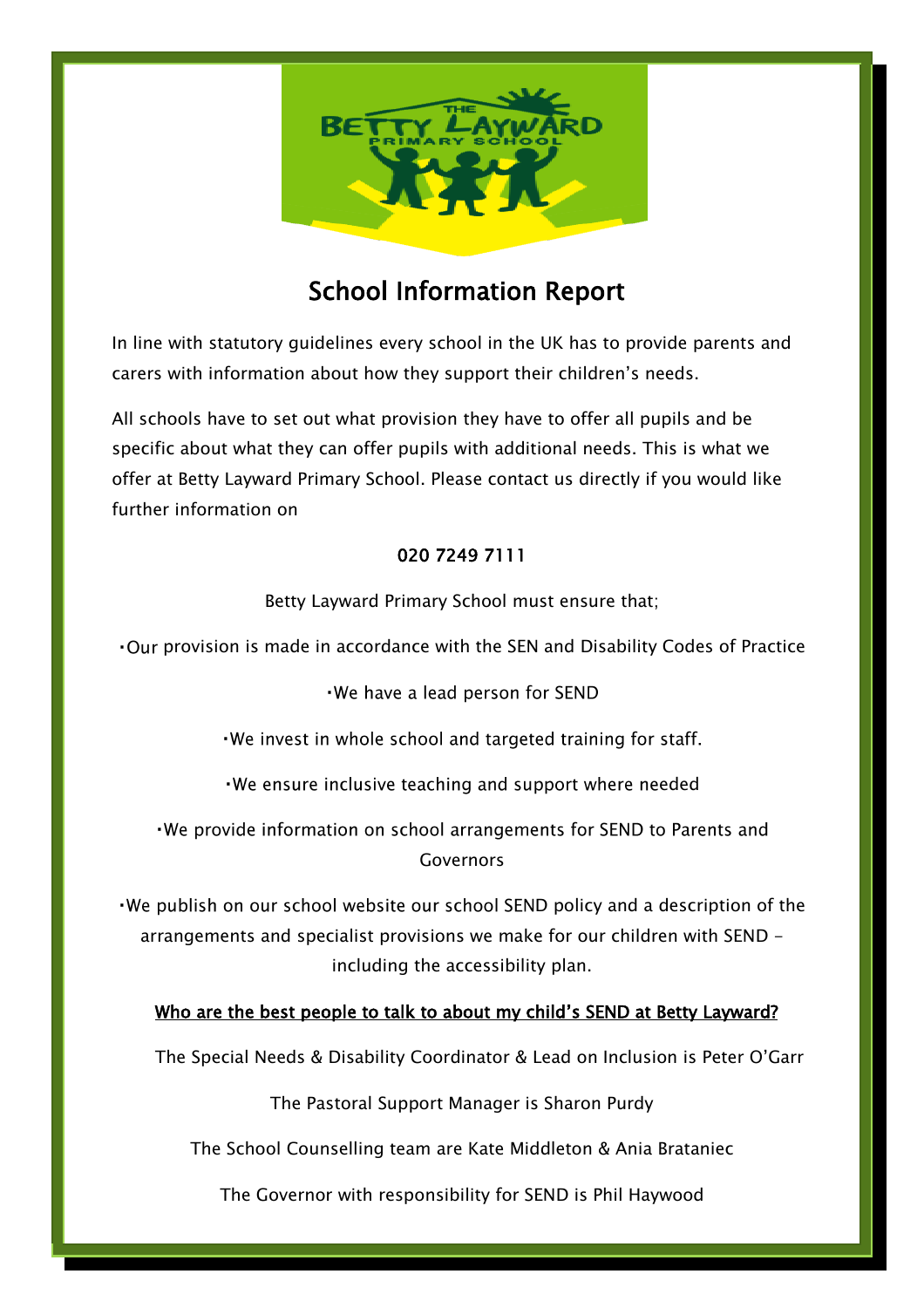#### Betty Layward School Ethos

At Betty Layward we will ensure that our children have access to the provision that is set out in their EHC plan. We have a school ethos with inclusion at its heart and believe that all pupils on their personalised pathway will make outstanding progress. We will work with parents to make sure they feel valued and listened to, with up to date information readily available. We will track pupils to ensure there is continuity and progression throughout their time at Betty Layward and into their future.

This is reflected in the full time counselling and support service provided for our children here at Betty Layward. Over the years the evidence collected by Kate and Ania clearly demonstrates the support SEND children have benefitted from. This has not only helped our children during their time at Betty Layward but has been essential in providing them with the means to continue to progress in secondary school.

#### Current SEND Updates

#### What is Pupil Premium?

í

The Pupil Premium was introduced in April 2011 and is allocated to schools to work with pupils who have been registered for free school meals at any point in the last six years (known as 'Ever 6 FSM'). Schools also receive funding for children who have been looked after continuously for more than six months, and children of service personnel.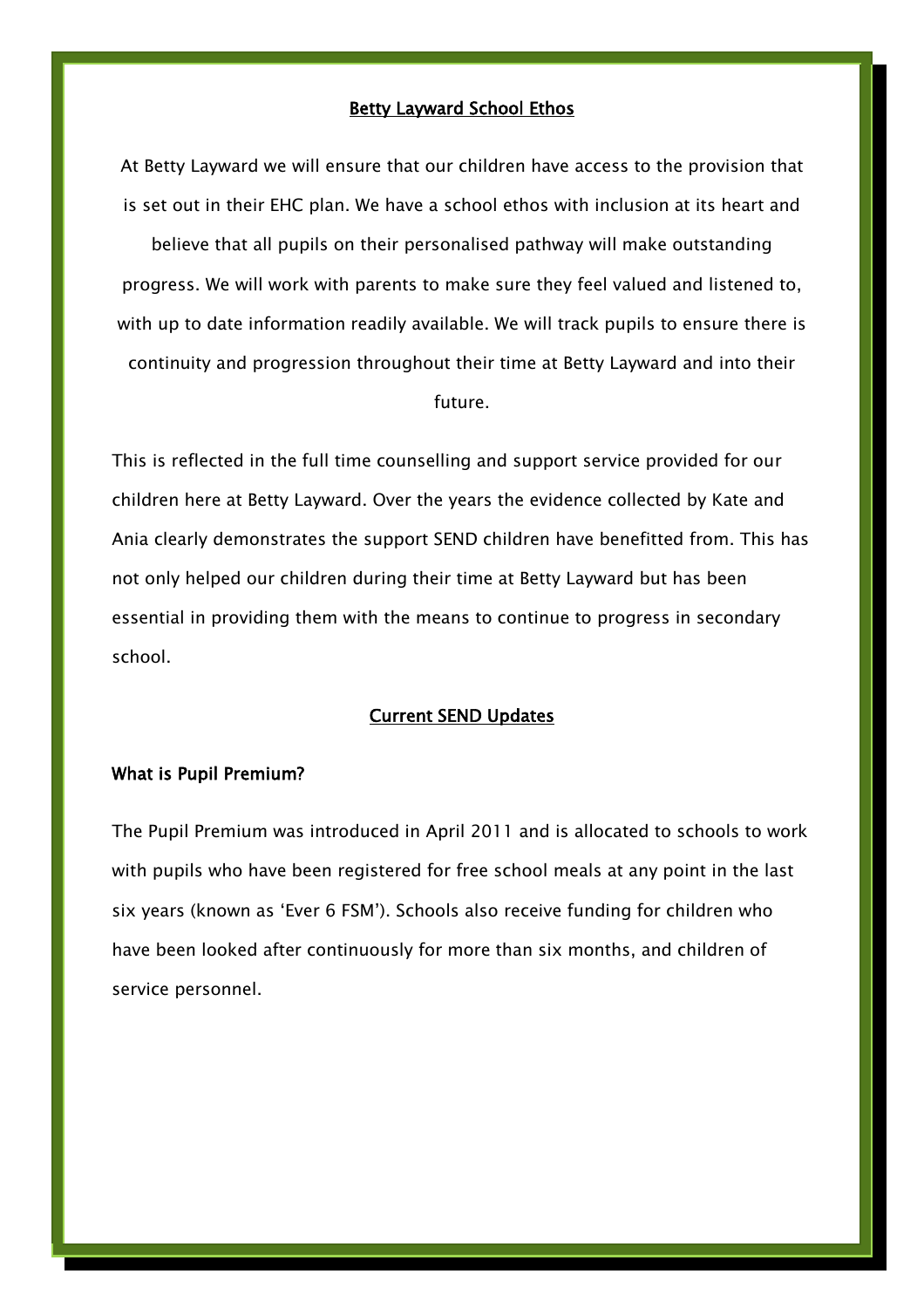#### Why has it been introduced?

The Government believes that the Pupil Premium, which is additional to main school funding, is the best way to address the current underlying inequalities between children eligible for free school meals (FSM) and their peers by ensuring that funding to tackle disadvantage reaches the pupils who need it most.

#### Who decides on how the money is spent?

In most cases the Pupil Premium is paid direct to schools, allocated to them for every pupil who receives free school meals. Schools decide how to use the funding, as they are best placed to assess what their pupils need.

How are schools accountable for the spending of Pupil Premium?

They are held accountable for the decisions they make through:

- The performance tables which show the performance of disadvantaged pupils compared with their peers.
- The new Ofsted inspection framework, under which inspectors focus on the attainment of pupil groups, in particular those who attract the Pupil Premium.

#### Children and Families Act 2014

The Children and Families Act 2014 provides the statutory framework by which it is sought to improve services for vulnerable children and support strong families (be they single parent families or dual parenting families). It underpins wider reforms to ensure that all children and young people can succeed, no matter what their background. The Act reforms the systems for adoption, looked after children, family justice and special educational needs.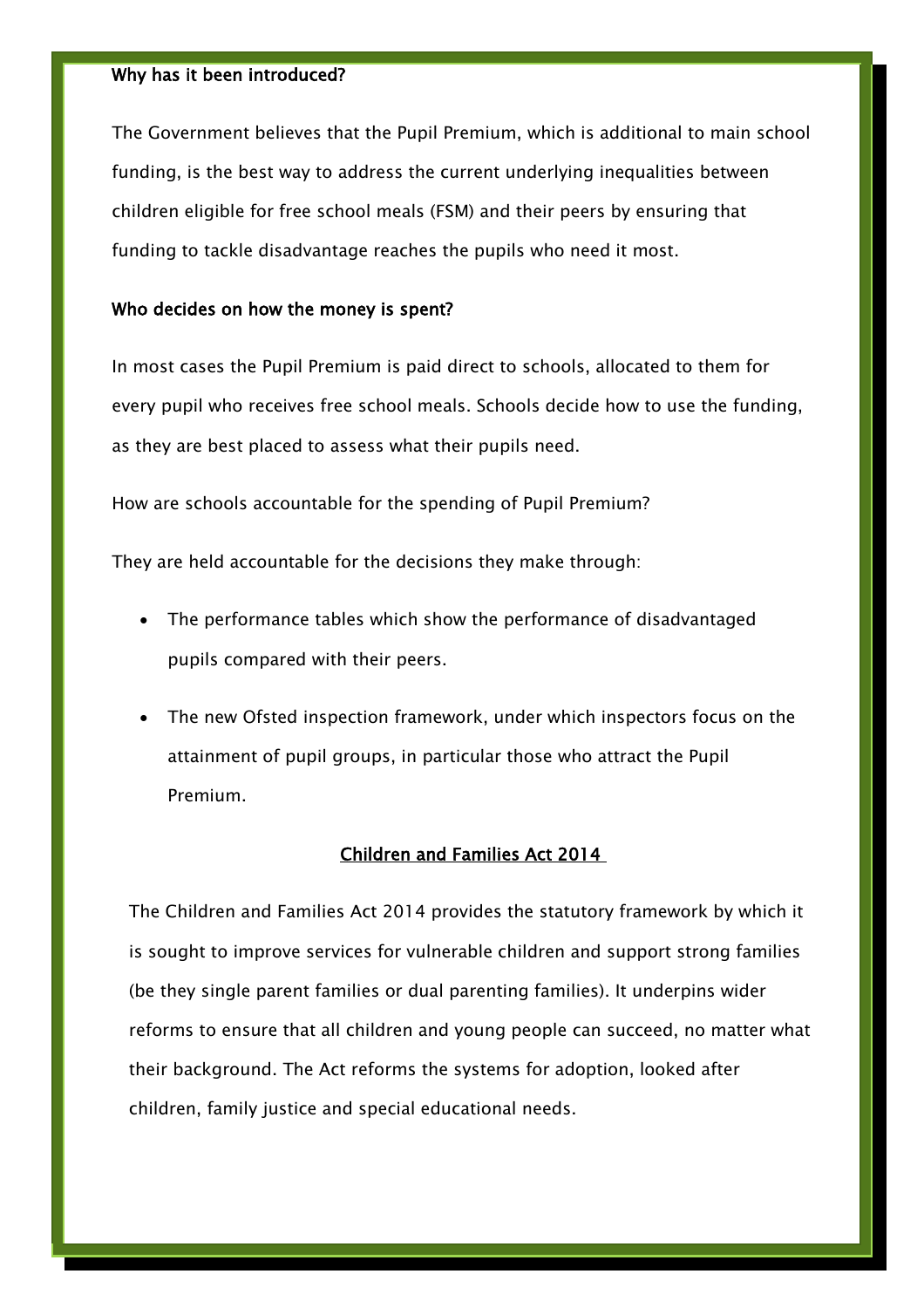The Act extends the SEND system from birth to 25, giving children, young people and their parents/carers greater control and choice in decisions and ensuring needs are properly met.

# Main features of the CFA 2014

- Replacing statements and learning difficulty assessments with a new birth- to-25 Education, Health and Care Plan, extending rights and protections to young people in further education and training and offering families personal budgets so that they have more control over the support they need;
- $\Box$ Improving cooperation between all the services that support children and their families and particularly requiring local authorities and health authorities to work together;
- Requiring local authorities to involve children, young people and parents in reviewing and developing provision for those with special educational needs and to publish a 'local offer' of support.

#### What is the Local Offer?

The Local Offer was first introduced in the Green Paper (March 2011) as a local offer of all services available to support disabled children and children with SEND and their families. This easy to understand information sets out what is normally available in schools to help children with lower-level SEN as well as the options available to support families who need additional help to care for their child."

í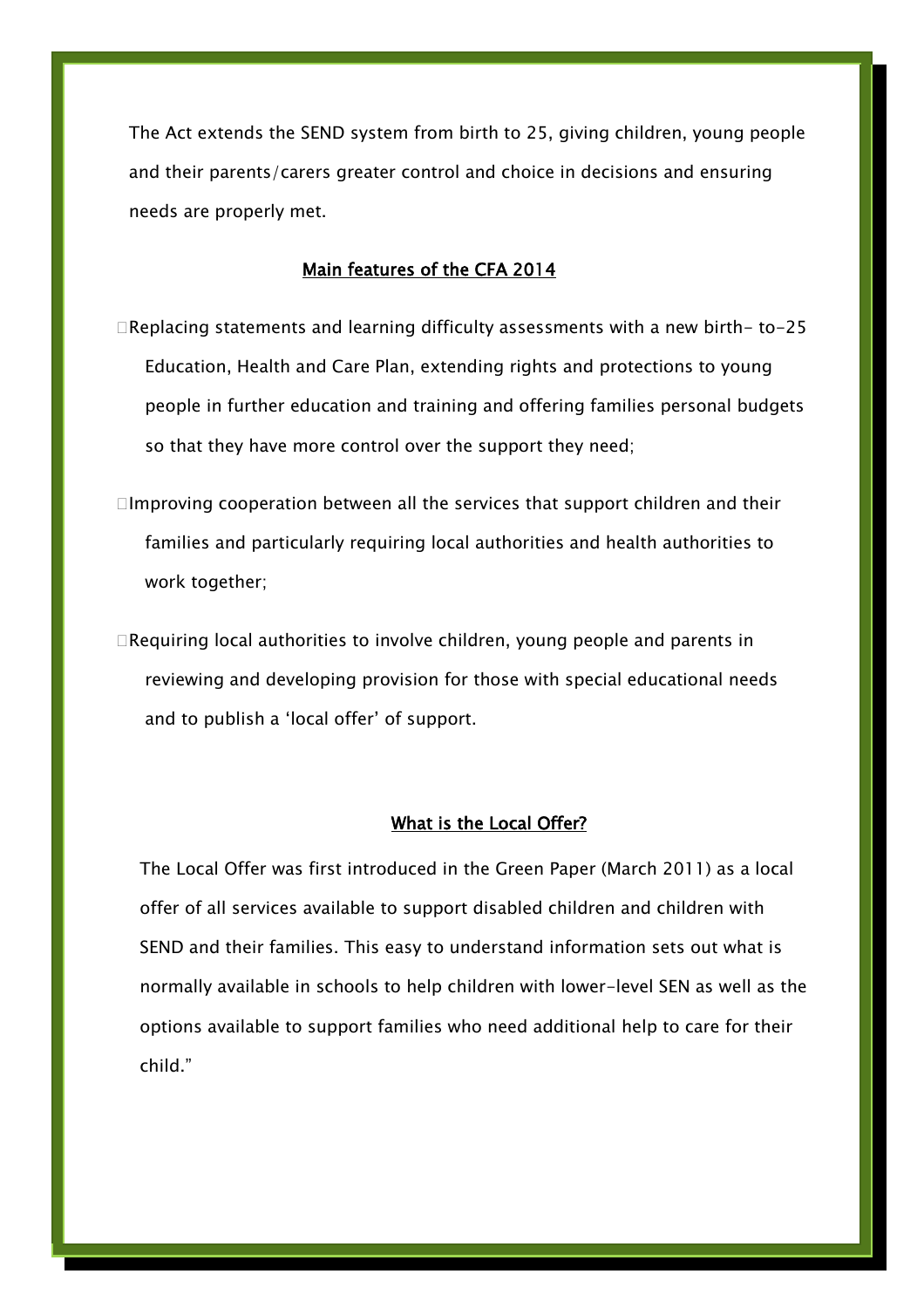# What will it do?

 The Hackney Learning Trust will allow the Local Offer to provide parents/carers with information about how to access services in their area, and what they can expect from those services. With regard to Education, it will let parents/ carers and young people know how school and colleges will support them, and what they can expect across the local settings. During the last year, the Local Offer Steering Group has developed questions for schools, and trialled them with a small number of settings.

### Below are Betty Layward School's responses to these questions.

#### How does Betty Layward Primary School know if children need extra help?

We know your child needs help if:

- concerns are raised by parents/carers, teachers or the child
- conversations with the children
- limited progress is being made
- reviewing work in books and assessments
- analysing data
- there is a change in the pupil's behaviour or progress

#### What should I do if I think my child may have special educational needs?

• The class teacher is the initial point of contact for responding to parental concerns. If you have further concerns please contact the school SENDCO.

### How will I know how Betty Layward Primary School supports my child?

 Each pupil's education programme will be planned by the class teacher. It will be differentiated accordingly to suit the pupil's individual needs. This may include additional general support by the teacher or support staff in class.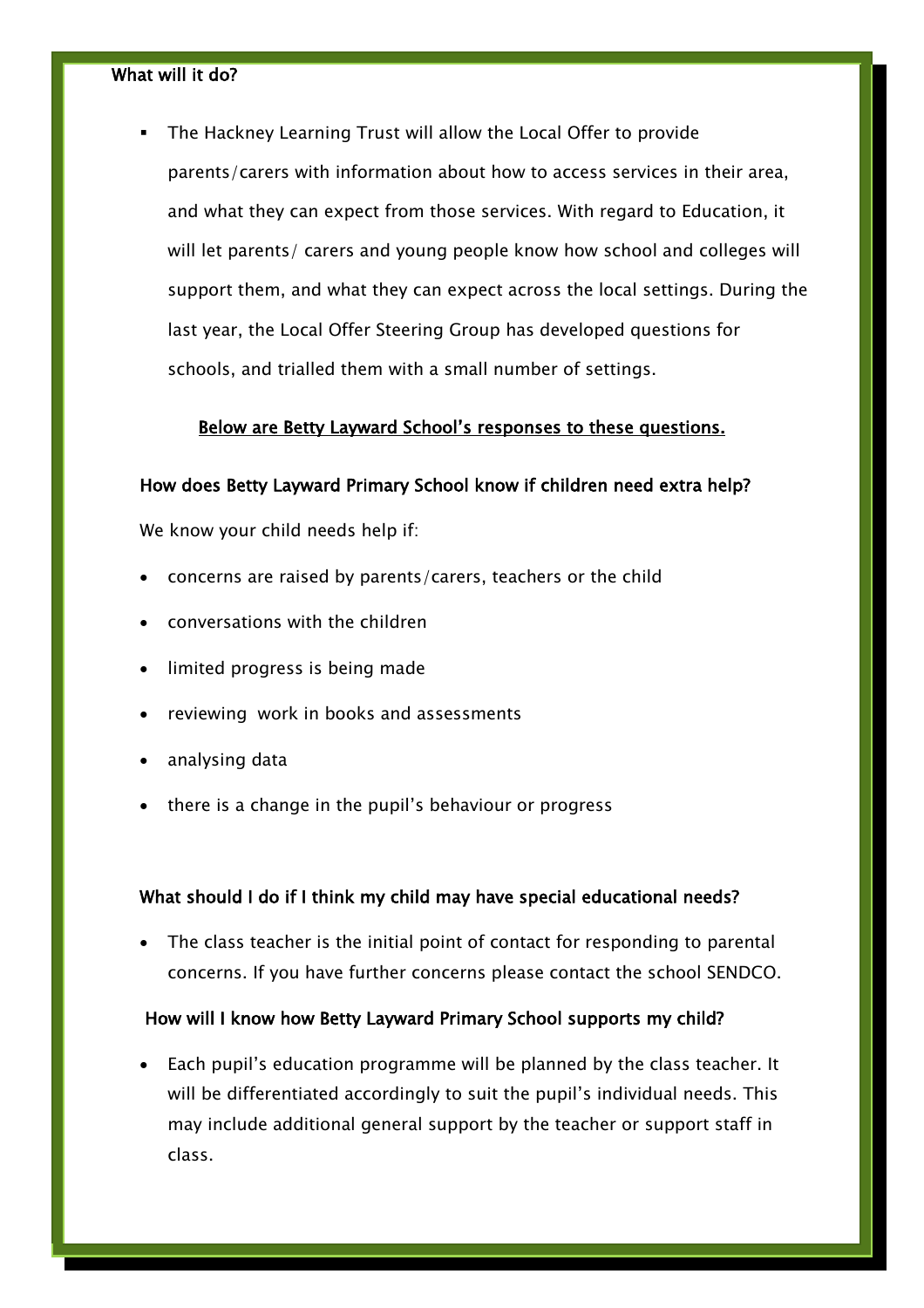- If a pupil has needs related to more specific areas of their education, such as spelling, handwriting, numeracy and literacy skills etc. then the pupil will be placed in a small focus group. This intervention will be run by the class teacher or a member of support staff. The length of time the intervention will vary according to need but will generally be for one term. The interventions will be regularly reviewed by all involved to ascertain the effectiveness and impact of the provision and to inform future planning. These interventions are recorded on a Group Provision Map (this is a record of the intervention, timings, strategies and impact).
- Pupil progress and Provision Map review meetings are held each term. In these meetings the class teacher meets with the SENDCO and a member of the Senior Leadership Team to discuss the progress of all pupils in their class. This shared discussion may highlight any potential problems in order for further support to be planned and provided.
- Occasionally a pupil may need more expert support from outside of school such as Educational Psychology. Where this is the case a referral will be made with your consent and forwarded to the most appropriate support agency. If appropriate a pupil will undergo a number of assessments and support is usually provided to the school and parents/carers throughout this process.
- Paul Brooks, Acting Chair of Governors, who is responsible for monitoring the Safeguarding and Child protection procedures.

 $\bullet$ 

#### How will the curriculum be matched to meet my child's needs?

 $\Box$ When a pupil has been identified with special needs their work will be differentiated by the class teacher to enable them to access the curriculum and make progress.

 $\Box$ Members of support staff may be allocated to work with the pupil in a 1:1 or small focus group to target more specific needs.

 $\Box$  If a child has been identified as having a special educational need they will be included on a Group or Individual Provision Map (GPM or IPM). Targets will be set accordingly to their area of need. These will be monitored by the class teacher weekly and by the SENDCO at least three times a year. Provision Maps will be discussed with parents/carers at Teacher consultations (three per year).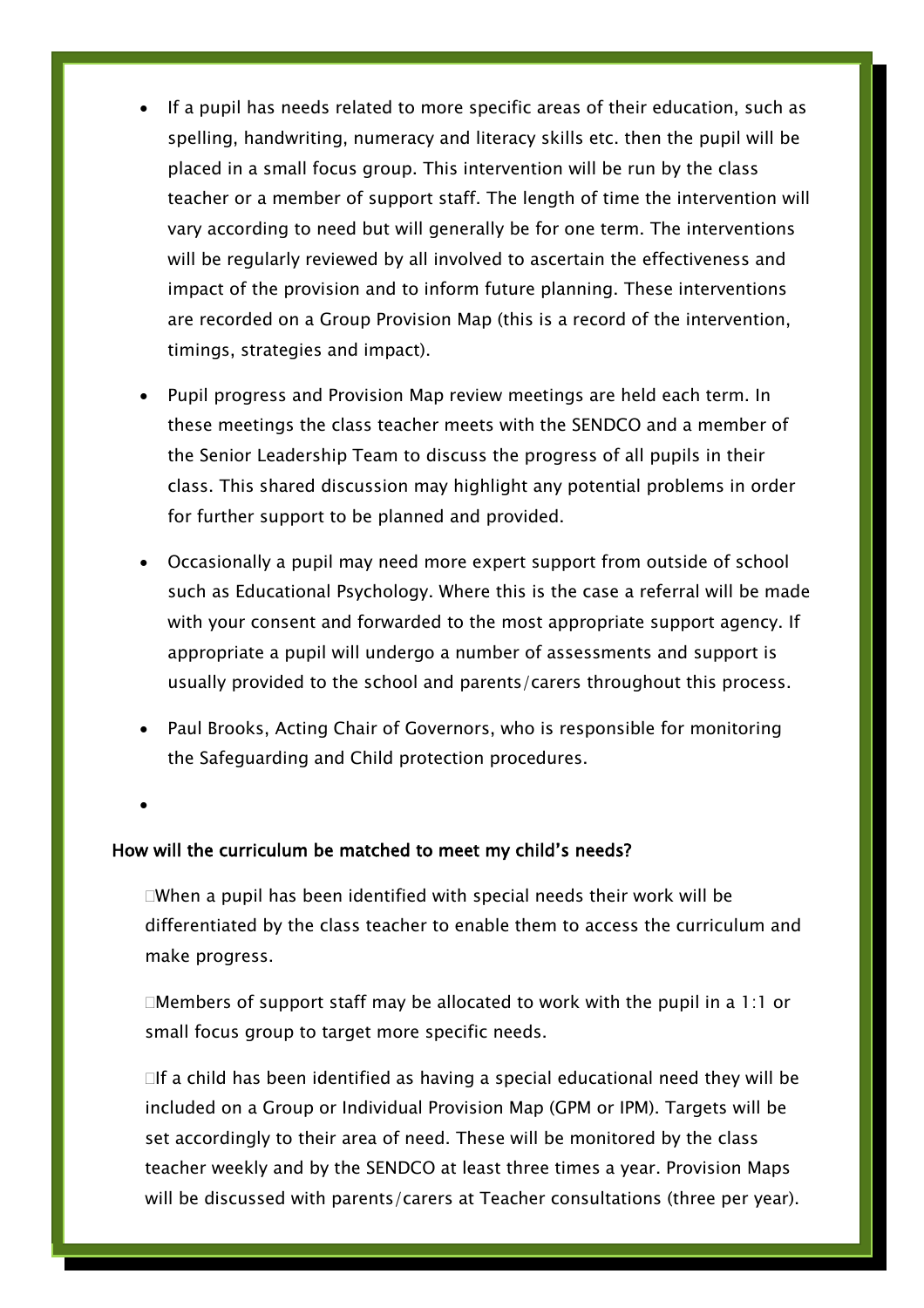$\Box$  If appropriate specialist equipment may be given to the pupil e.g. writing slopes, concentration cushions, pen/pencil grips.

#### How will I know how my child is doing?

 $\Box$  You will be able to discuss your child's progress at parent meetings and their end of term report.

 $\Box$  Your child's class teacher will be available at the end of each day if you wish to raise a concern. Appointments can be made with the class teacher and/or the SENDCO if further discussion is required.

The school regards itself as working in partnership with families in order to bring about the desired progress so parent's should always share their concerns or thoughts about how best a child should be supported with the class teacher or SENDCO

### How will you help me to support my child's learning?

□The class teacher may suggest strategies of how to support your child.

 $\Box$ The SENDCO may meet with you to discuss how to support your child with strategies at home.

If outside agencies have been involved, suggestions and programmes of study are normally provided that can be used at home.

# What support will there be for my child's overall well-being?

The school offers a wide variety of pastoral support for pupils who have emotional difficulties, these include:

 $\Box$ All members of staff are readily available for pupils who wish to discuss issues and concerns. Where appropriate mediation sessions are carried out.

Pupils can anonymously request 'I would like to talk' drop in sessions to discuss worries/concerns with our Learning Mentor or/and School Counsellors.

Activities and positions of responsibility are available or can be created for those who find break-times challenging.

 $\Box$ The playgrounds are divided into zones to create quiet areas during break– times.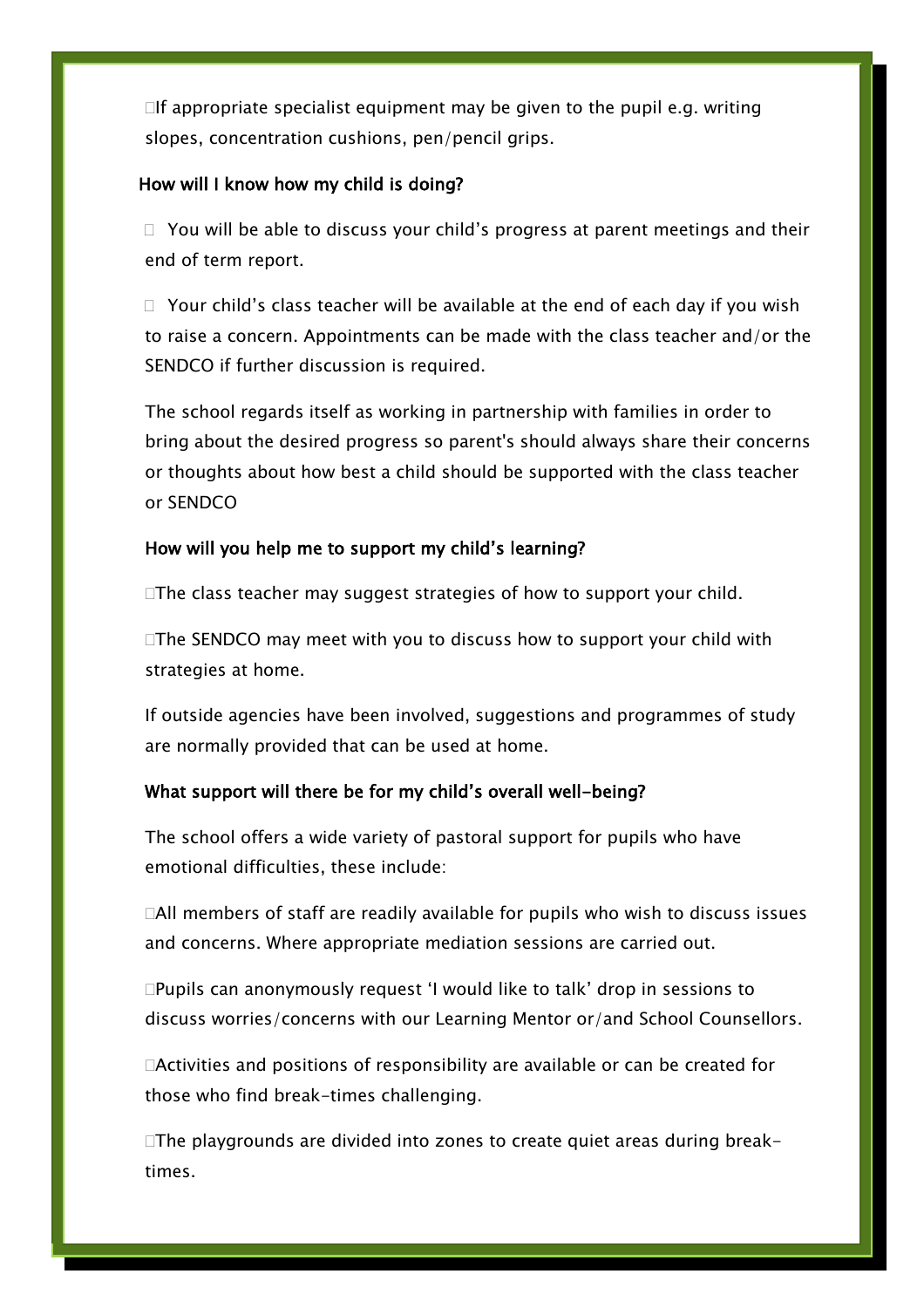Each class holds weekly 'Circle Time' activities that address specific concerns and worries relevant to the class. Our Learning Mentor holds extra circle times to address concerns and build friendship, peer tolerance and acceptance.

# Pupils with medical needs

 $\Box$  If a pupil has a medical need then a detailed Care Plan is complied with support from the school nurse in consultation with parents/carers. These are discussed with all staff supporting the pupil.

Members of staff are trained to use the Epi Pen.

 $\Box$  Where necessary and in agreement with parents/carers medicines are administered in school but only where a signed Medicine consent form is in place to ensure the safety of both the child and the staff member.

# What specialist services and expertise are available at or accessed by the school?

These services are accessed depending on the level and type of need, which can change on a regular basis.

Educational Psychologist

□Speech and Language Therapy

□First Steps (CAMHS)

CAMHS (Child and Adolescent Mental Health Service)

□Social Services

Occupational Therapy

Hackney Ark (sometimes referred to as MARS – Multi Agency Referral Service)

□Re-Engagement Unit

□PRU (Pupil Referral Unit)

School Nurse

□School Doctor

Inclusion Team

Young Hackney – pastoral, behaviour support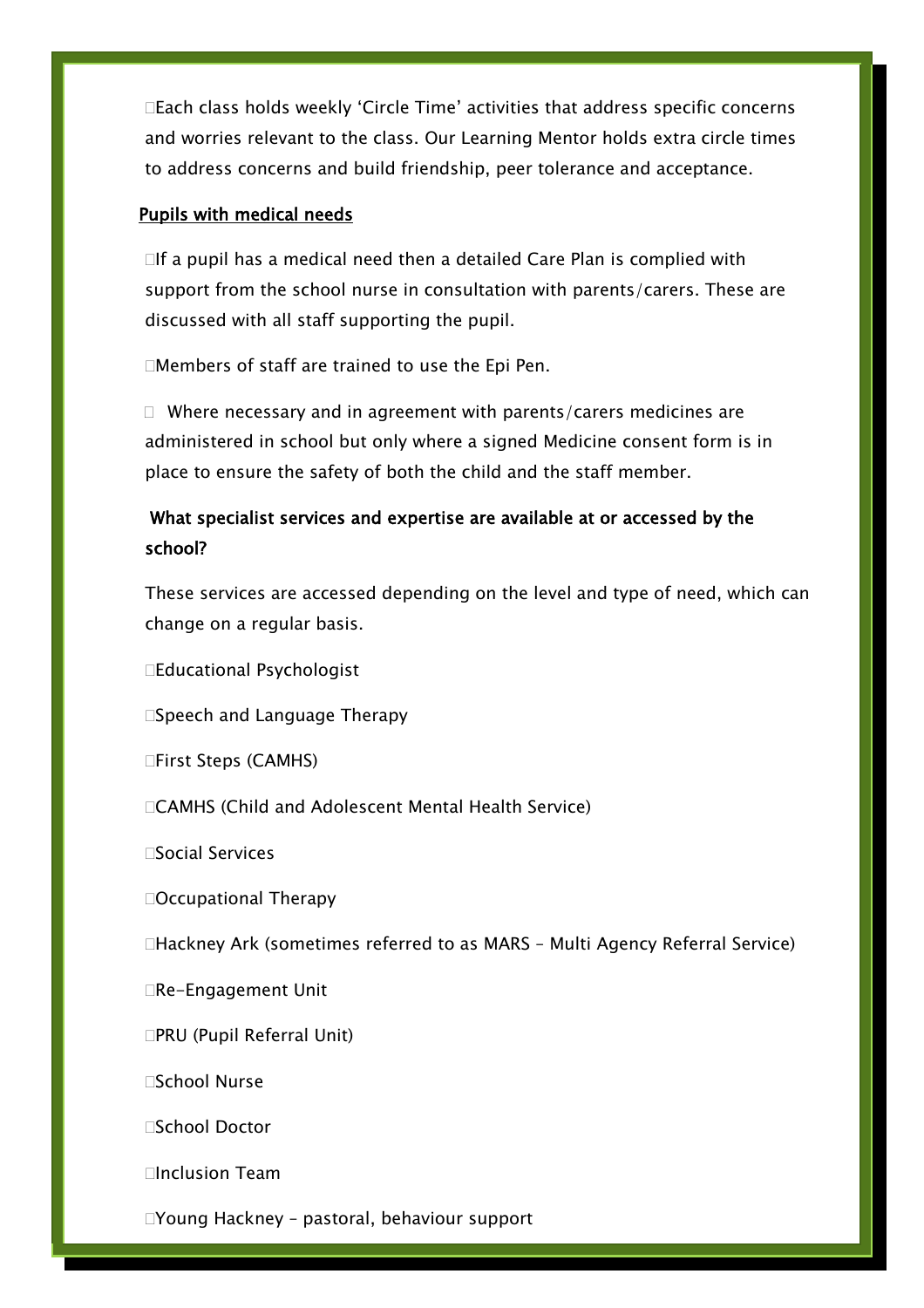# What training have the staff supporting children with SEND completed or are currently completing?

Different members of staff have received training related to SEND, these have included:

 $\Box$  How to support children with speech and language difficulties

 $\Box$  How to support children on the autistic spectrum

How to support children with behavioural, social and emotional needs

 $\Box$  How to support children in literacy and numeracy.

 $\Box$  How to support children with dyslexia

# How will my child be included in activities outside the classroom including school trips?

Activities and school trips are available to all.

 $\Box$  Risk assessments are carried out and procedures are put in place to enable all children to participate.

 $\Box$  If it is felt necessary, a parent or carer may be asked to accompany a child during the activity depending on the intensity of the 1:1 support.

# How accessible is the school environment?

As a school we are happy to discuss individual access requirements. Facilities we have at present include:

□Lift access to all floors

Ξ

Low level access to all school buildings

 $\square$ Soundfield - to aid hearing impaired pupils

□Transport can be organised to and from school by the Hackney Learning Trust via the following details: Phone 0208 558 4283, Fax 0208 8532 8926, email transport@learning trust.co.uk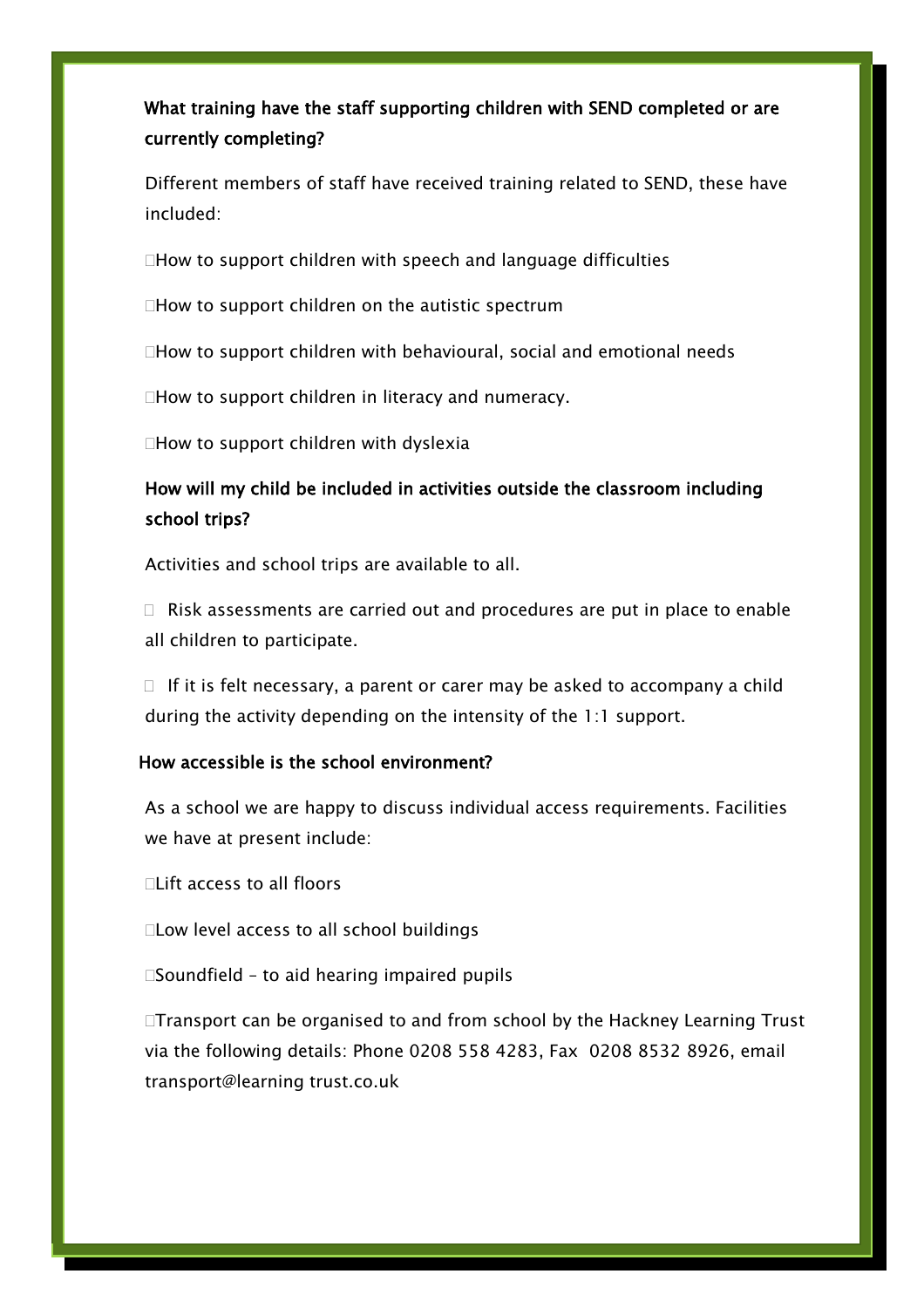# How will the school prepare my child when joining Betty Layward Primary School or transferring to a new school?

í

j

Many strategies are in place to enable the pupil's transition to be as effective as possible. These include:

 $\Box$  Discussions between the previous or receiving schools prior to the pupil joining/leaving.

 $\Box$  All pupils attend a transition session in which they spend time with their new class teacher.

 $\Box$  Additional visits are arranged for pupils who may need extra time in their new school/class.

 $\Box$  Secondary school staff visits pupils prior them joining the new school.

 $\Box$  The SENDCO will liaise with SENDCO's from the relevant other schools to share information regarding SEND pupils.

 $\Box$  Where a pupil may have more specialised needs, a separate meeting may be arranged with the SENDCO, other relevant SENDCO's, parents/carers and pupil if appropriate.

# How are the school's resources allocated and matched to the pupil's special educational needs?

 $\Box$  The SEND budget is allocated each financial year. The money is used to provide additional support or resources dependant on an individual's needs.

 $\Box$  The additional provision may be allocated after discussion with the class teacher at a provision map review or if a concern has been raised at another point during the term.

 $\Box$  Resources may include deployment of staff depending on individual circumstances.

# How is the decision made about how much support my child will receive?

 $\Box$  These decisions are made in consultation with class teacher, SENDCO and Senior Leadership Team. Decisions are based upon the termly tracking of pupil progress and as a result of assessments by outside agencies.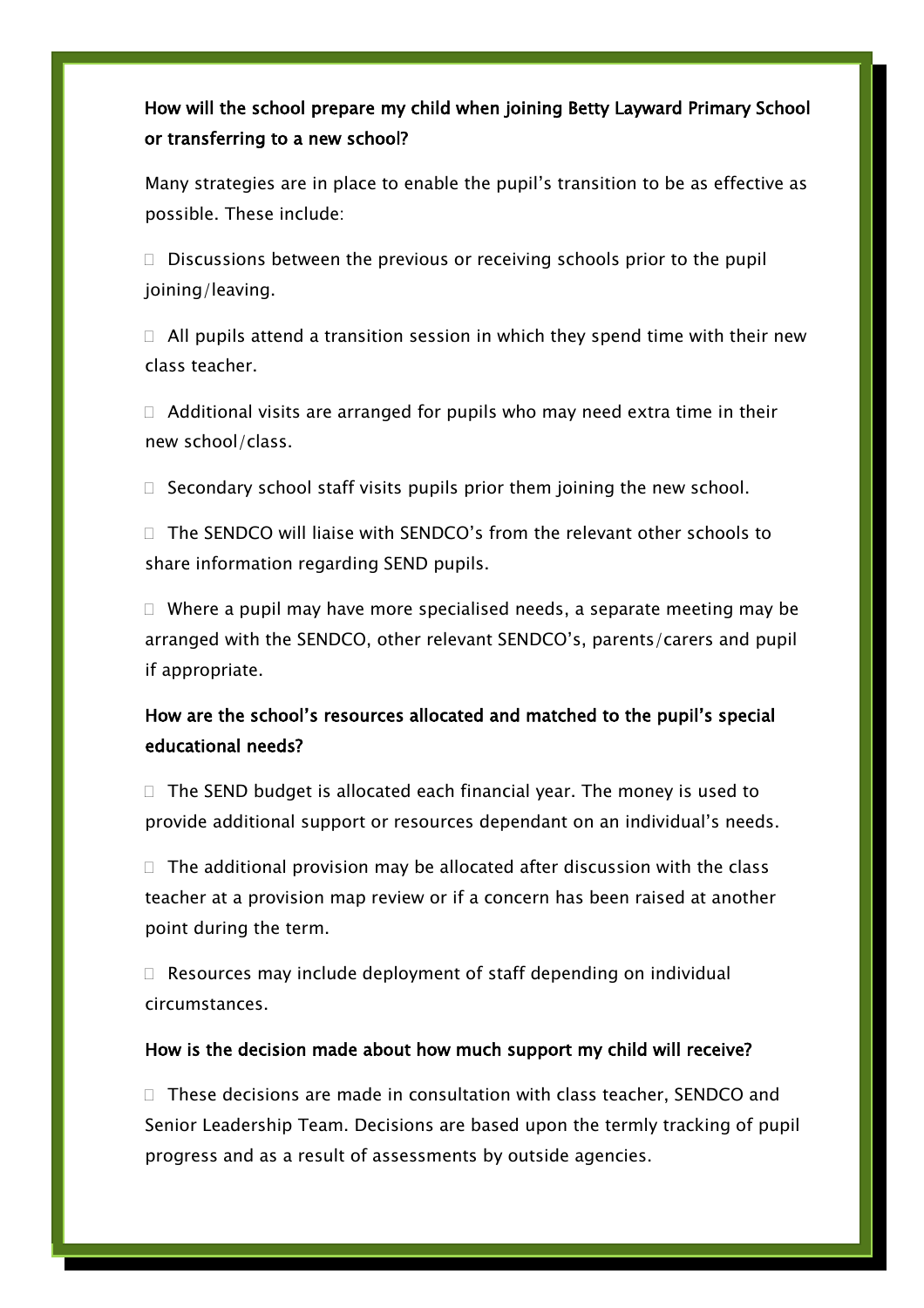# How will I be involved in discussions about and planning my child's education?

All parents are encouraged to contribute to their child's education; this may be through:

- $\Box$  Discussions with class teacher
- $\Box$  Discussions with SENDCO, Senior Leadership Team or other professionals
- Annual Review meetings
- □ Parents evenings

í

- Open Morning sessions
- □ SEND Coffee mornings

# Who can I contact for further information?

If you wish to discuss your child's educational needs please contact the school office to arrange a meeting with the class teacher or the SENDCO.

If you have any other questions, please do not hesitate to contact the school.

School contact Number: 020 7249 7111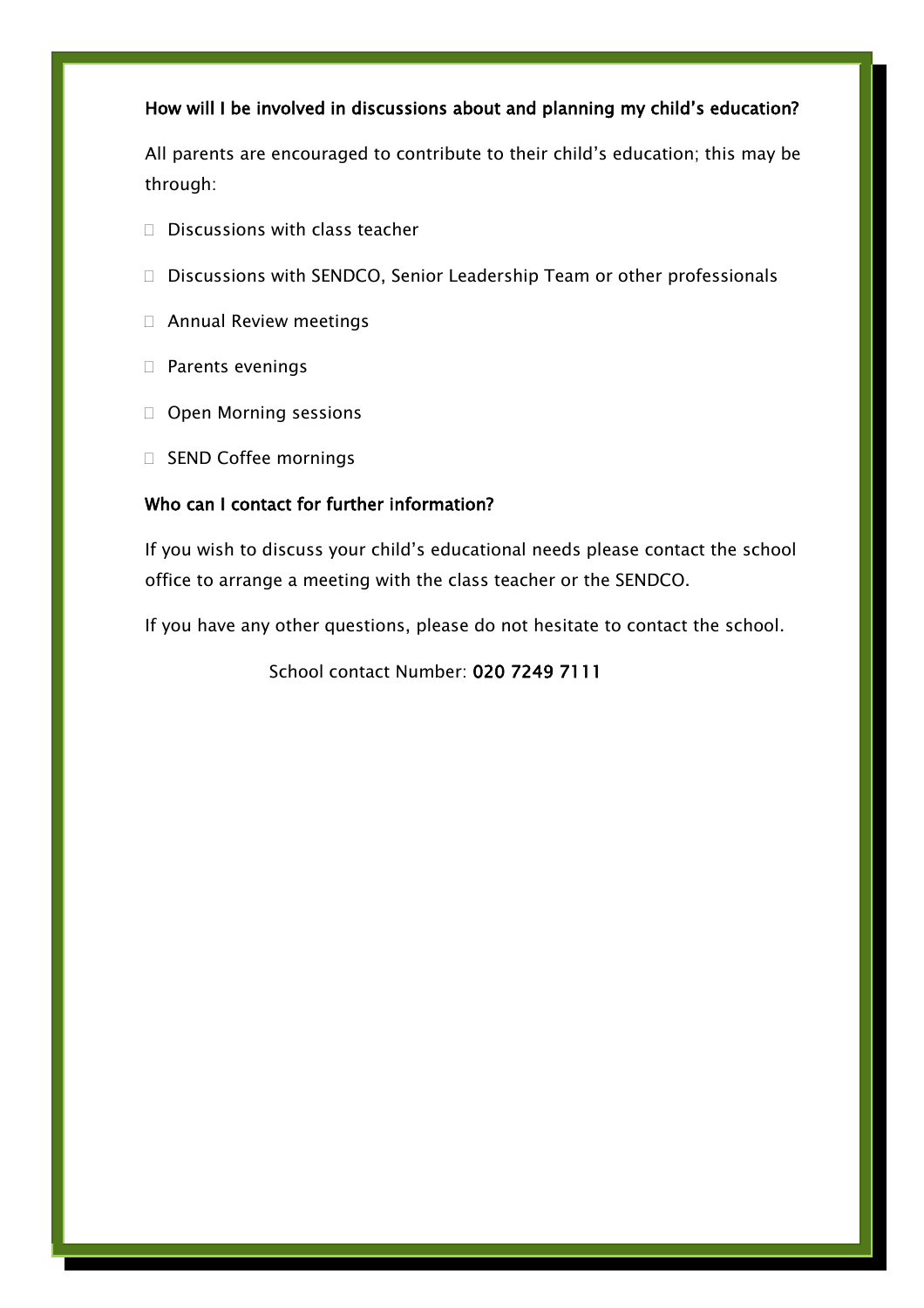SEND Abbreviations: There are many SEND terms that are abbreviated which can

lead to confusion. Below is a glossary of the most used SEND terms.

| <b>APP</b>   | <b>Attendance Advisory Practitioner</b>     |
|--------------|---------------------------------------------|
| <b>ADD</b>   | <b>Attention Deficit Disorder</b>           |
| ADHD         | Attention Deficit & Hyperactivity Disorder  |
| <b>ASD</b>   | Autistic Spectrum Disorder                  |
| <b>BESD</b>  | Behavioural Emotional & Social Difficulties |
| <b>CAF</b>   | <b>Common Assessment Framework</b>          |
| <b>CAMHS</b> | Child & Adolescent Mental Health Service    |
| <b>COP</b>   | <b>Code of Practice</b>                     |
| <b>CP</b>    | <b>Child Protection</b>                     |
| <b>DCD</b>   | Developmental Co-ordination Disorder        |
| EAL          | English as an Additional Language           |
| <b>EHCP</b>  | Education, Health & Care Plan               |
| EP           | <b>Educational Psychologist</b>             |
| <b>FSM</b>   | <b>Free School Meals</b>                    |
| <b>GPM</b>   | <b>Group Provision Map</b>                  |
| HI           | <b>Hearing Impairment</b>                   |
| <b>IEP</b>   | <b>Individual Education Plan</b>            |
| <b>ISR</b>   | In School Review                            |
| KS           | <b>Key Stage</b>                            |
| LAC          | <b>Looked After Child</b>                   |
| LEA          | <b>Local Education Authority</b>            |
| <b>MLD</b>   | <b>Moderate Learning Difficulty</b>         |
| <b>NC</b>    | <b>National Curriculum</b>                  |
| OT           | <b>Occupational Therapist</b>               |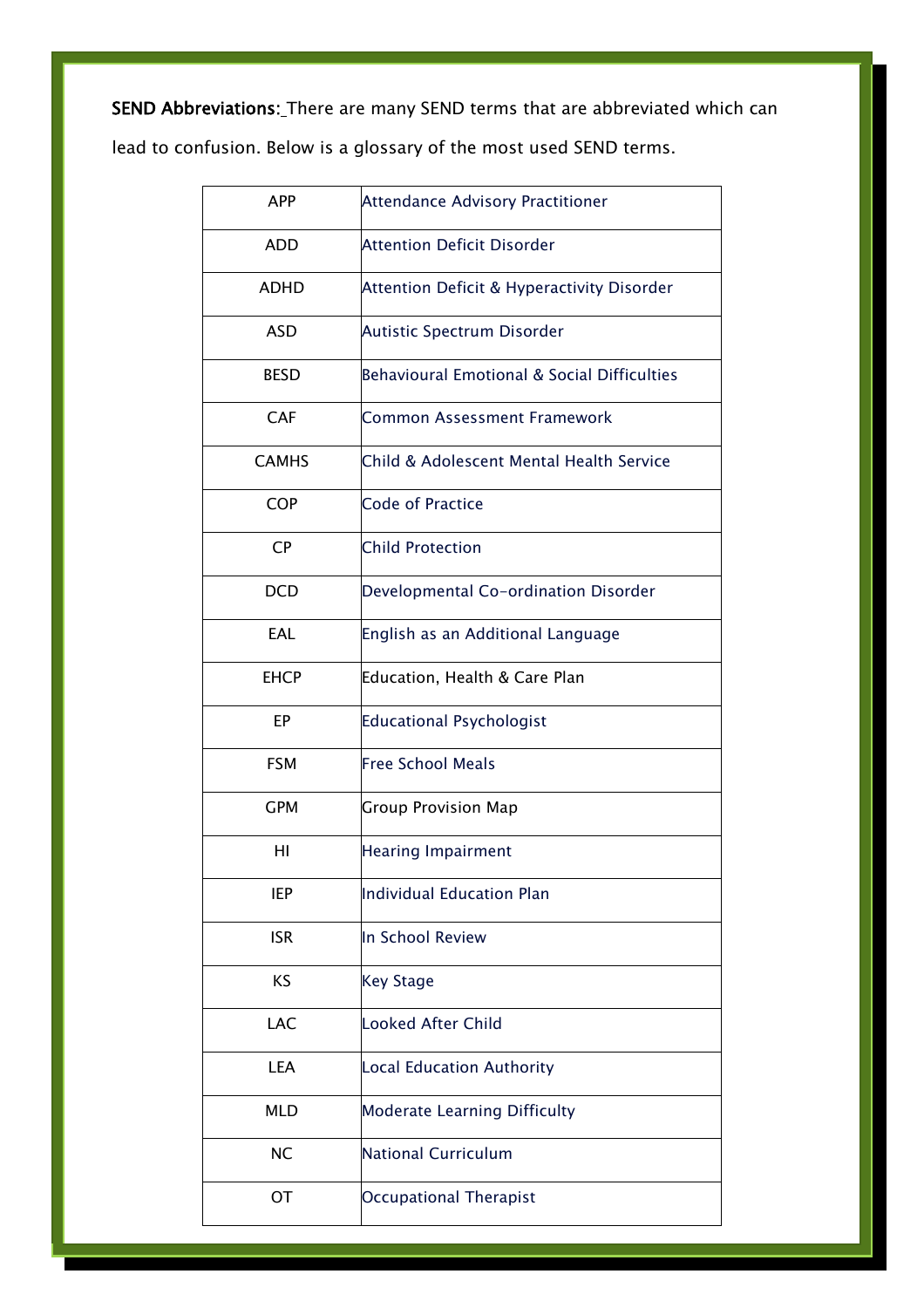| <b>PSP</b>    | <b>Pastoral Support Programme</b>          |
|---------------|--------------------------------------------|
| <b>PP</b>     | Pupil Premium                              |
| SaLT          | Speech & Language Therapy                  |
| <b>SEND</b>   | Special Educational Needs & Disability     |
| <b>SENDCO</b> | Special Educational Needs & Disability Co- |
|               | ordinator                                  |
| SLD           | <b>Specific Learning Difficulty</b>        |
| VI            | Visual Impairment                          |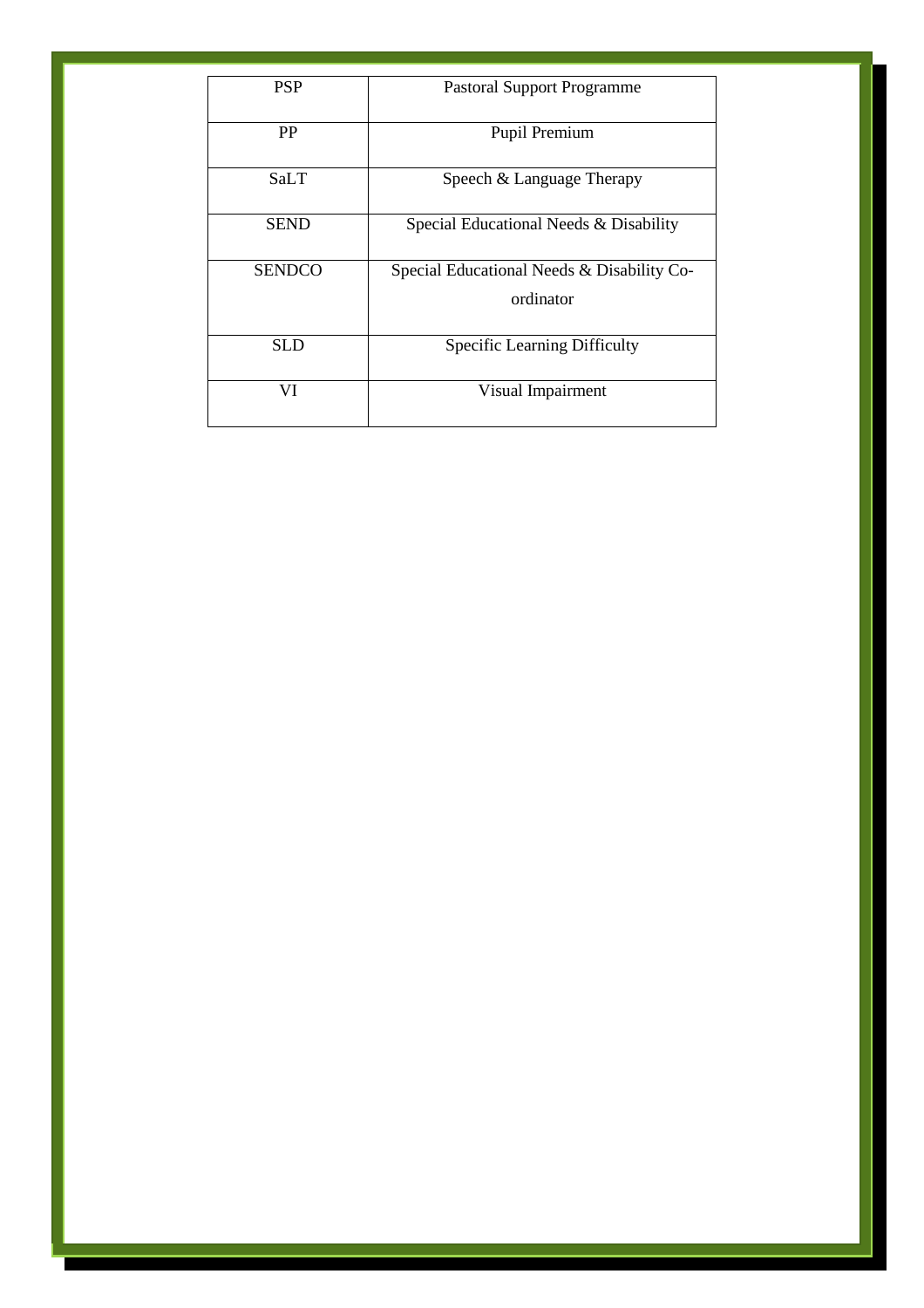**Useful Websites**



[www.netmums.com/](http://www.netmums.com/)



[www.cafamily.org.uk/](http://www.cafamily.org.uk/)



Hackney Independent Forum for<br>Parents/Carers of Children with Disabilities

[www.hiphackney.org.uk/](http://www.hiphackney.org.uk/)



<http://specialkidsintheuk.org/>



[www.scope.org.uk/](http://www.scope.org.uk/)



[www.councilfordisabledchildren.org.uk/](http://www.councilfordisabledchildren.org.uk/)



[www.youngminds.org.uk/](http://www.youngminds.org.uk/)



[www.nasen.org.uk/](http://www.nasen.org.uk/)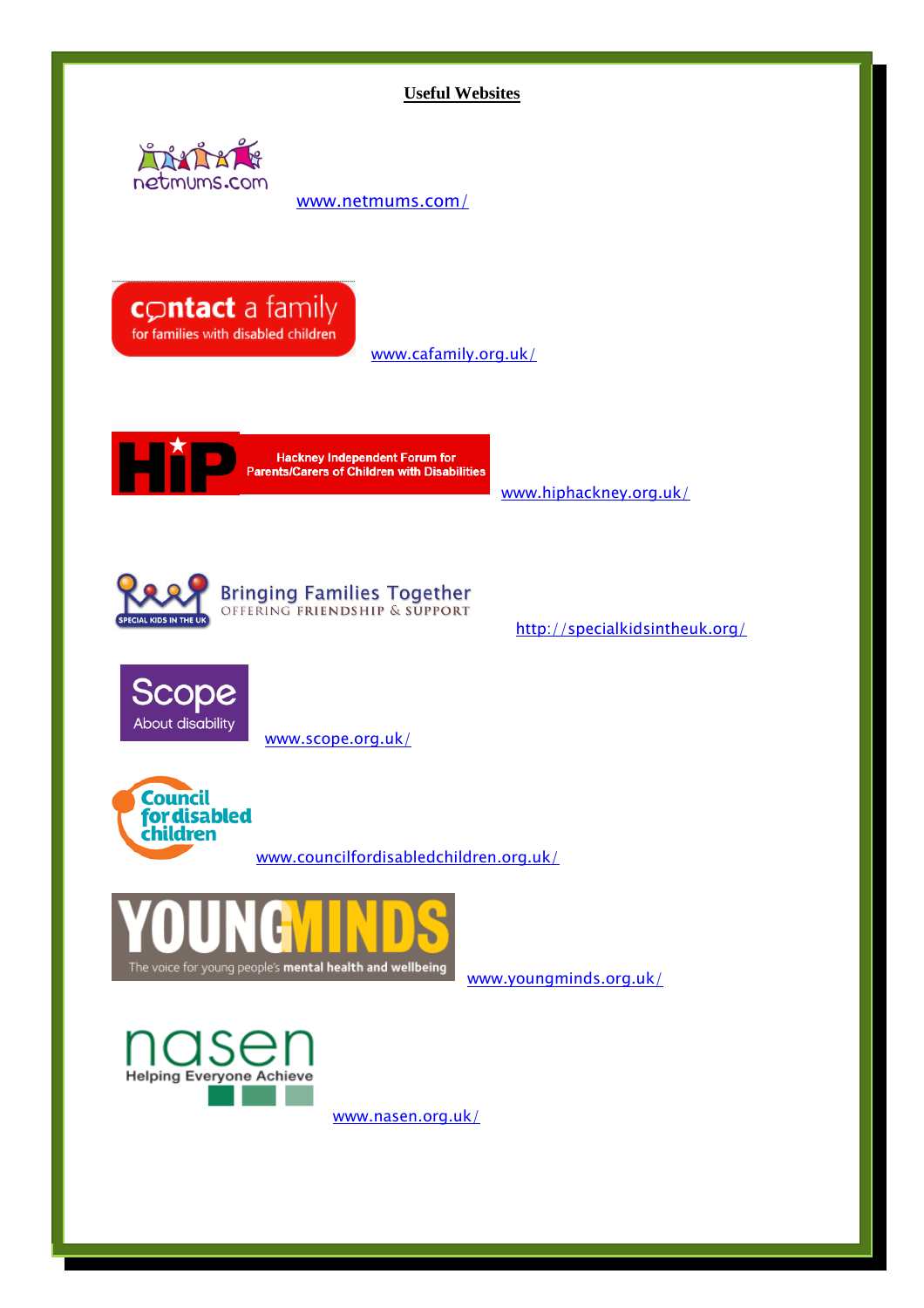

[www.ipsea.org.uk](http://www.ipsea.org.uk/)



[www.homerton.nhs.uk/our-services/services-a-](http://www.homerton.nhs.uk/our-services/services-a-z/c/childrens-services-in-the-community/hackney-ark.aspx#HackneyArkContact)

[z/c/childrens-services-in-the-community/hackney-ark.aspx#HackneyArkContact](http://www.homerton.nhs.uk/our-services/services-a-z/c/childrens-services-in-the-community/hackney-ark.aspx#HackneyArkContact)





[www.bibic.org.uk/](http://www.bibic.org.uk/)



[www.bild.org.uk/](http://www.bild.org.uk/)



[www.dyslexiaaction.org.uk/](http://www.dyslexiaaction.org.uk/)